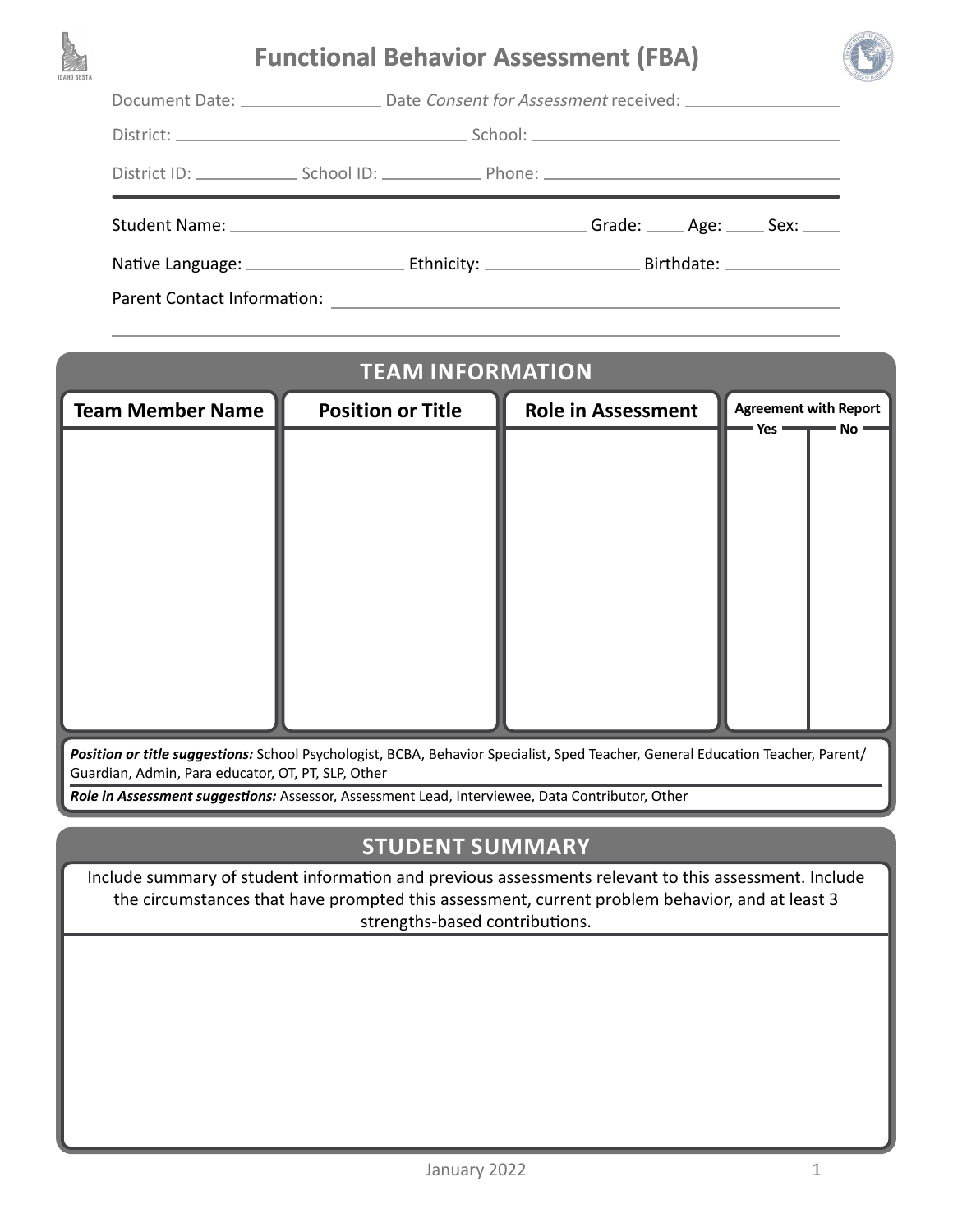



## **STEP 1: IDENTIFY PROBLEM BEHAVIOR**

### **A. Behavioral Label**

From summary above, select one (most interfering, impactful, or critical problem behavior) for assessment.



| <b>B. Operational Definition</b><br>Must be active, measurable, and observable. |  |  |  |
|---------------------------------------------------------------------------------|--|--|--|
|                                                                                 |  |  |  |
| is defined as                                                                   |  |  |  |
|                                                                                 |  |  |  |
|                                                                                 |  |  |  |
|                                                                                 |  |  |  |
|                                                                                 |  |  |  |
|                                                                                 |  |  |  |
|                                                                                 |  |  |  |
|                                                                                 |  |  |  |
|                                                                                 |  |  |  |

## **STEP 2: DATA COLLECTION AND SYNTHESIS**

| A. Sources of Data for Assessment (check all that apply, must have at least two) |                                                                                                                                                          |  |  |  |
|----------------------------------------------------------------------------------|----------------------------------------------------------------------------------------------------------------------------------------------------------|--|--|--|
| <b>Observation Data</b><br>Rate, Duration, Latency,<br>Scatterplot data          | Location: Location: Location: Location: Location: Location: Location: Location: Location: Location: Location:                                            |  |  |  |
| Parent/Guardian/<br><b>Educator Interview</b>                                    |                                                                                                                                                          |  |  |  |
| <b>Questionnaires/Rating Scales</b>                                              | <b>Functional Analysis Screening Tool</b><br>Questions About Behavioral Function<br>Problem Behavior Questionnaire<br><b>Motivation Assessment Scale</b> |  |  |  |
| Records Review   Date records reviewed: ______________                           |                                                                                                                                                          |  |  |  |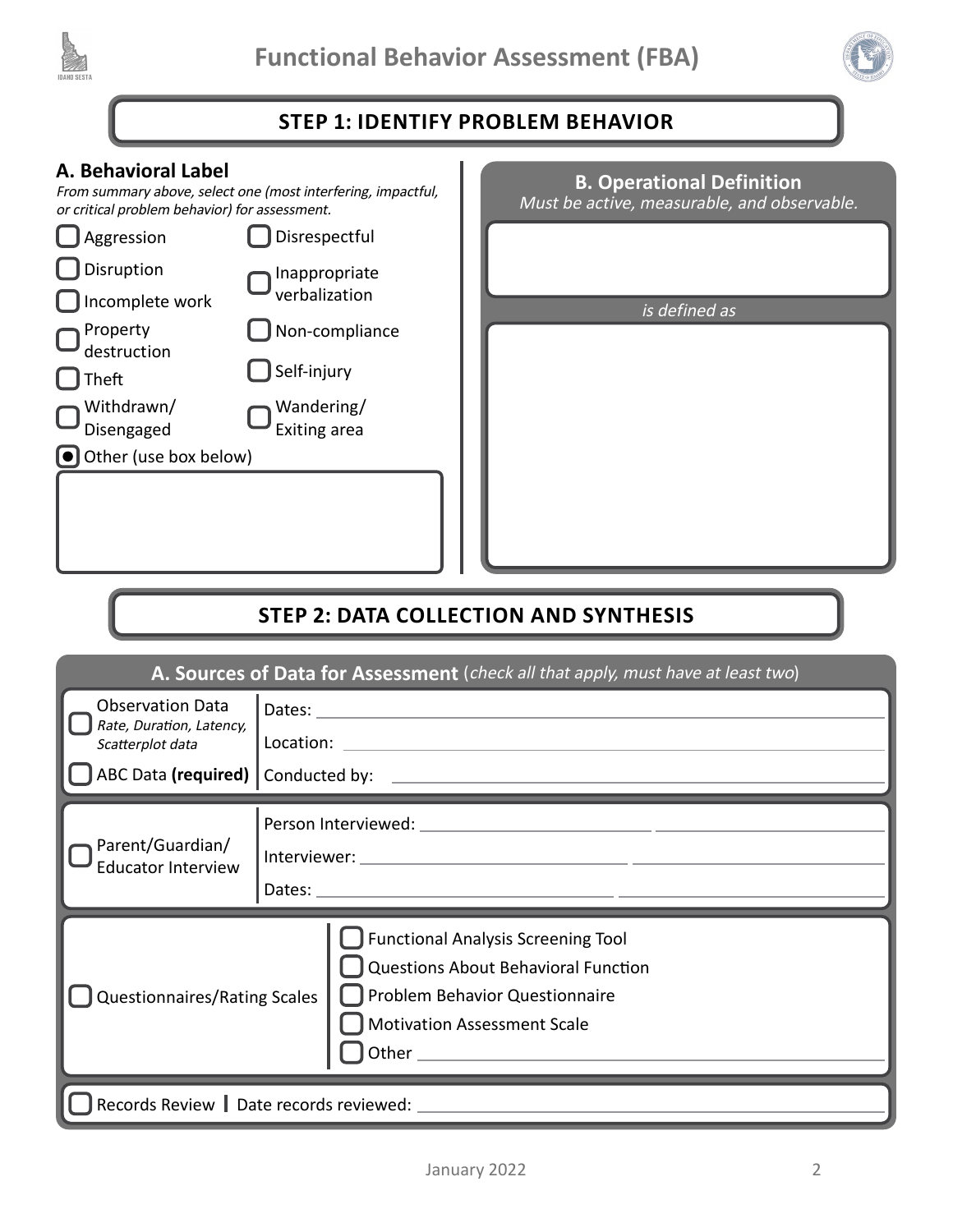



#### **B. Baseline Data of Problem Behavior**

Summarize baseline data of problem behavior through numerical values and narrative summary or visual graph (1 of 2, must use one box, may use both).

Summary should represent a minimum of 3 data points of data gathered, unless assessing high intensitylow frequency behavior.

Visual Graph (2 of 2, must use one box, may use both).

Visual should represent a minimum of 3 data points of data gathered, unless assessing high intensity-low frequency behavior.

**C. Setting Events** Identify a minimum of 1 setting event and a maximum of 3.

Based on data collected, what sets the stage for problem behavior or increases probability of occurrence?

a.

b.

c.

Most impactful setting event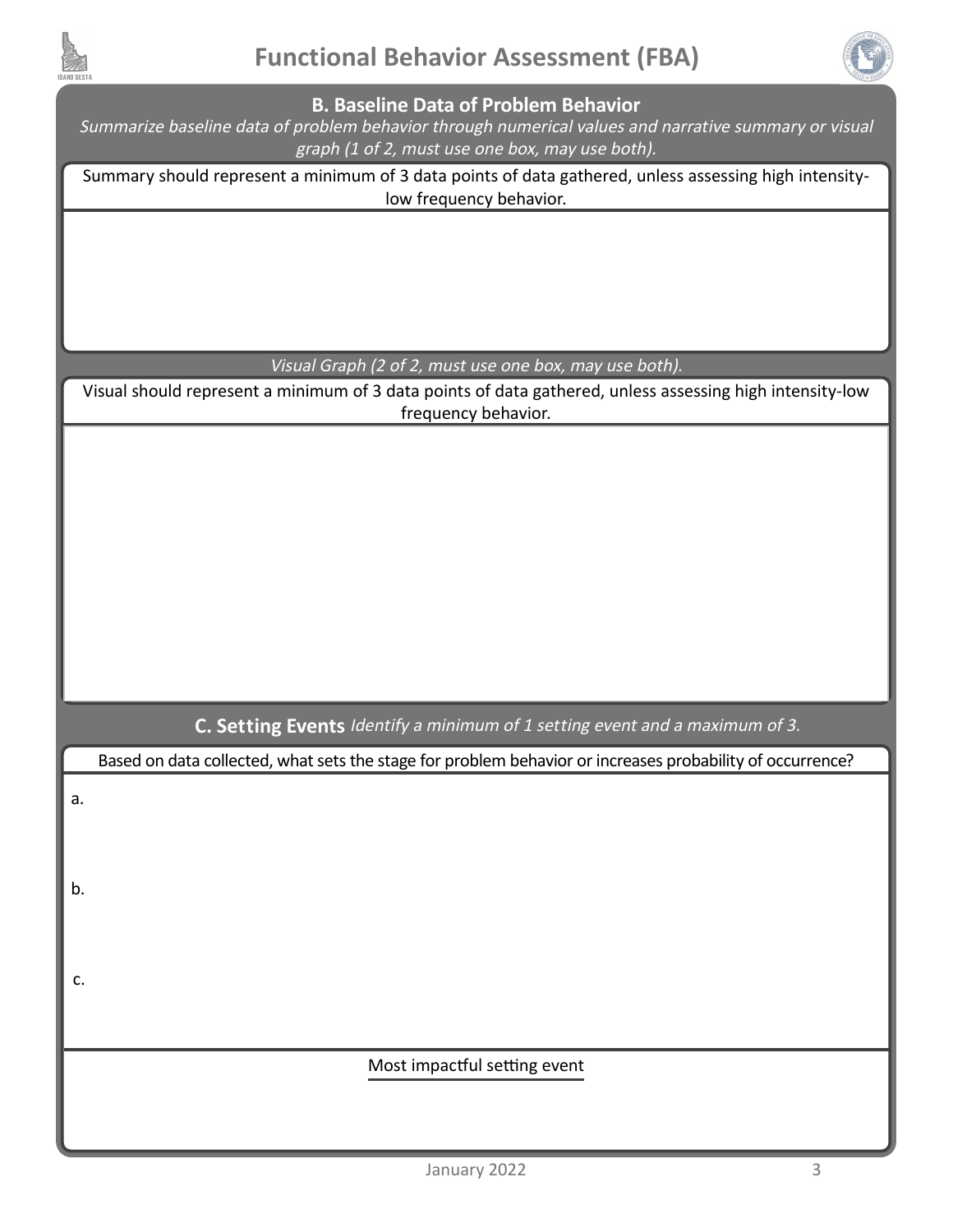



|                                                                                                                                    | D. Antecedents to Problem Behavior<br>Identify a minimum of 1 antecedent and a maximum of 3. Be as specific as possible. |  |
|------------------------------------------------------------------------------------------------------------------------------------|--------------------------------------------------------------------------------------------------------------------------|--|
|                                                                                                                                    | Based on data collected, what immediately triggers the problem behavior?                                                 |  |
| a.                                                                                                                                 |                                                                                                                          |  |
| b.                                                                                                                                 |                                                                                                                          |  |
| c.                                                                                                                                 |                                                                                                                          |  |
|                                                                                                                                    | Most commonly occurring antecedent                                                                                       |  |
| 1.                                                                                                                                 |                                                                                                                          |  |
| E. Consequences following Problem Behavior<br>Identify a minimum of 1 and a maximum of 3 consequences. Be as specific as possible. |                                                                                                                          |  |
|                                                                                                                                    |                                                                                                                          |  |
|                                                                                                                                    | Based on data collected, what most frequently occurs immediately after problem behavior?                                 |  |
| a.                                                                                                                                 |                                                                                                                          |  |
| b.                                                                                                                                 |                                                                                                                          |  |
| c.                                                                                                                                 |                                                                                                                          |  |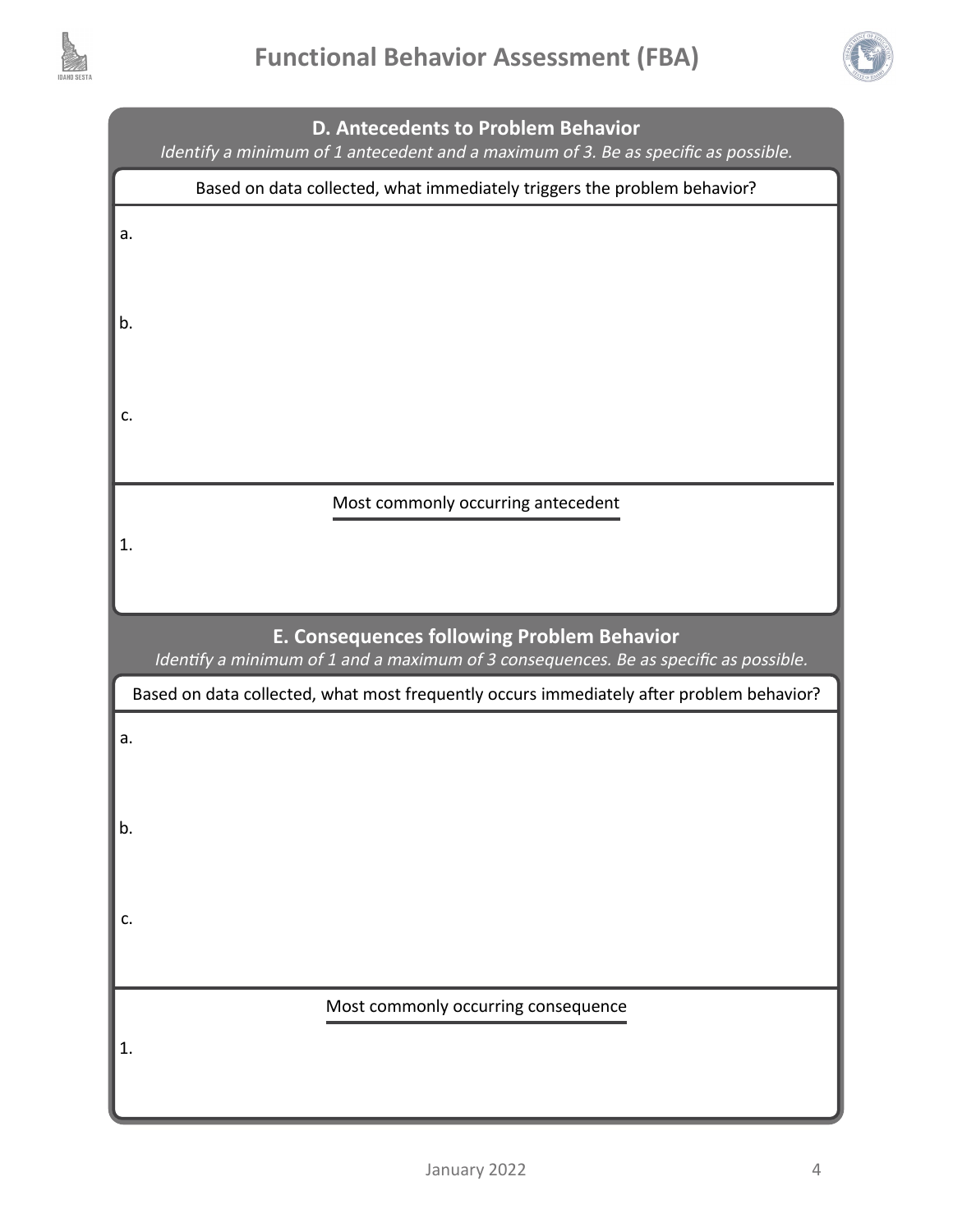



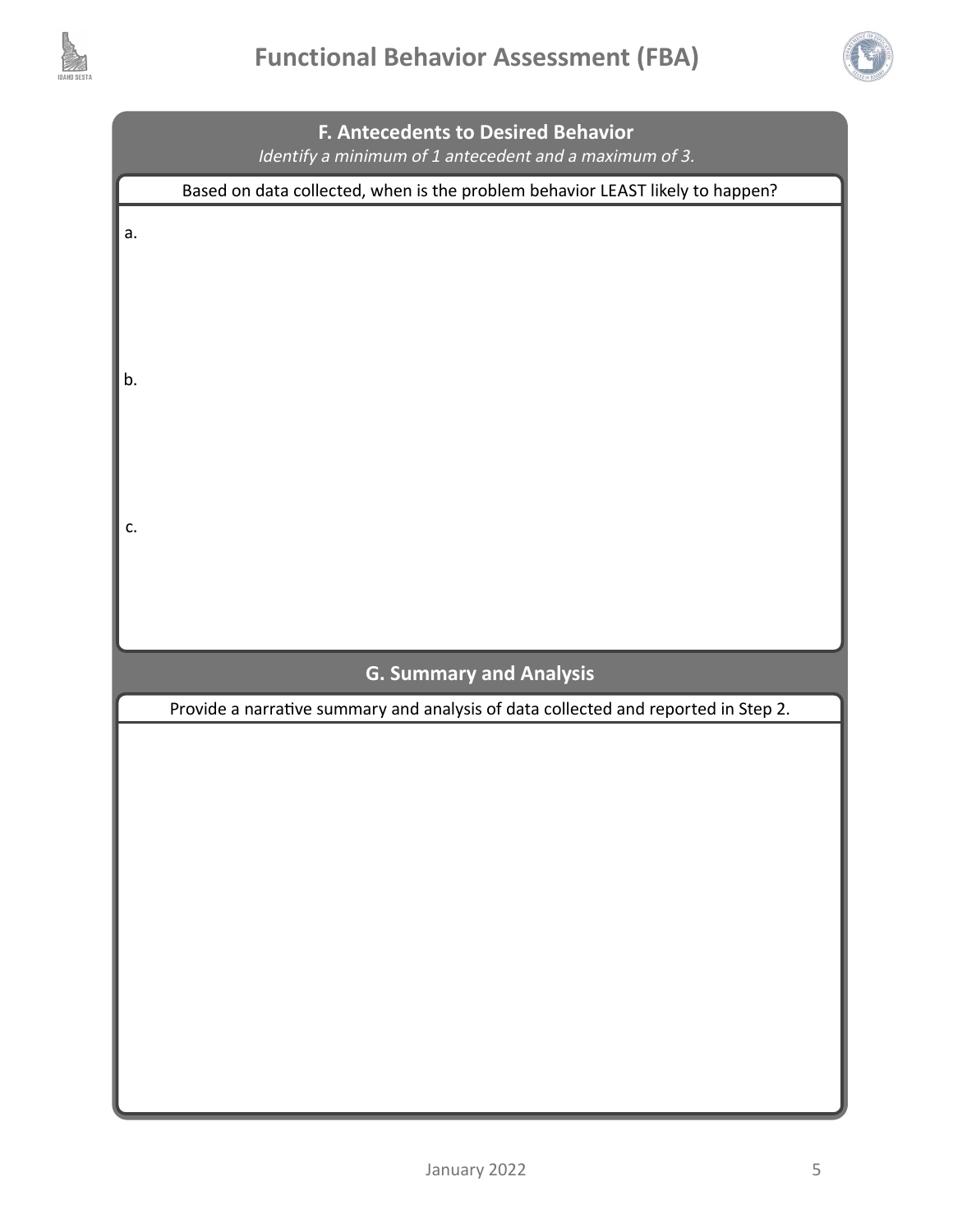



## **STEP 3: HYPOTHESIS STATEMENT** (Summary statement)

| Given                                                                                                                                                                                          |  |  |
|------------------------------------------------------------------------------------------------------------------------------------------------------------------------------------------------|--|--|
|                                                                                                                                                                                                |  |  |
| engages in                                                                                                                                                                                     |  |  |
|                                                                                                                                                                                                |  |  |
| which most frequently results in:                                                                                                                                                              |  |  |
|                                                                                                                                                                                                |  |  |
| it is more likely when:                                                                                                                                                                        |  |  |
|                                                                                                                                                                                                |  |  |
| This results in: (must select one)                                                                                                                                                             |  |  |
| Sensory/Automatic reinforcement of problem behavior<br>Escape/Avoidance of non-preferred/perceived aversive<br>Attention/Social reinforcement<br>Tangible/Access to preferred item or activity |  |  |